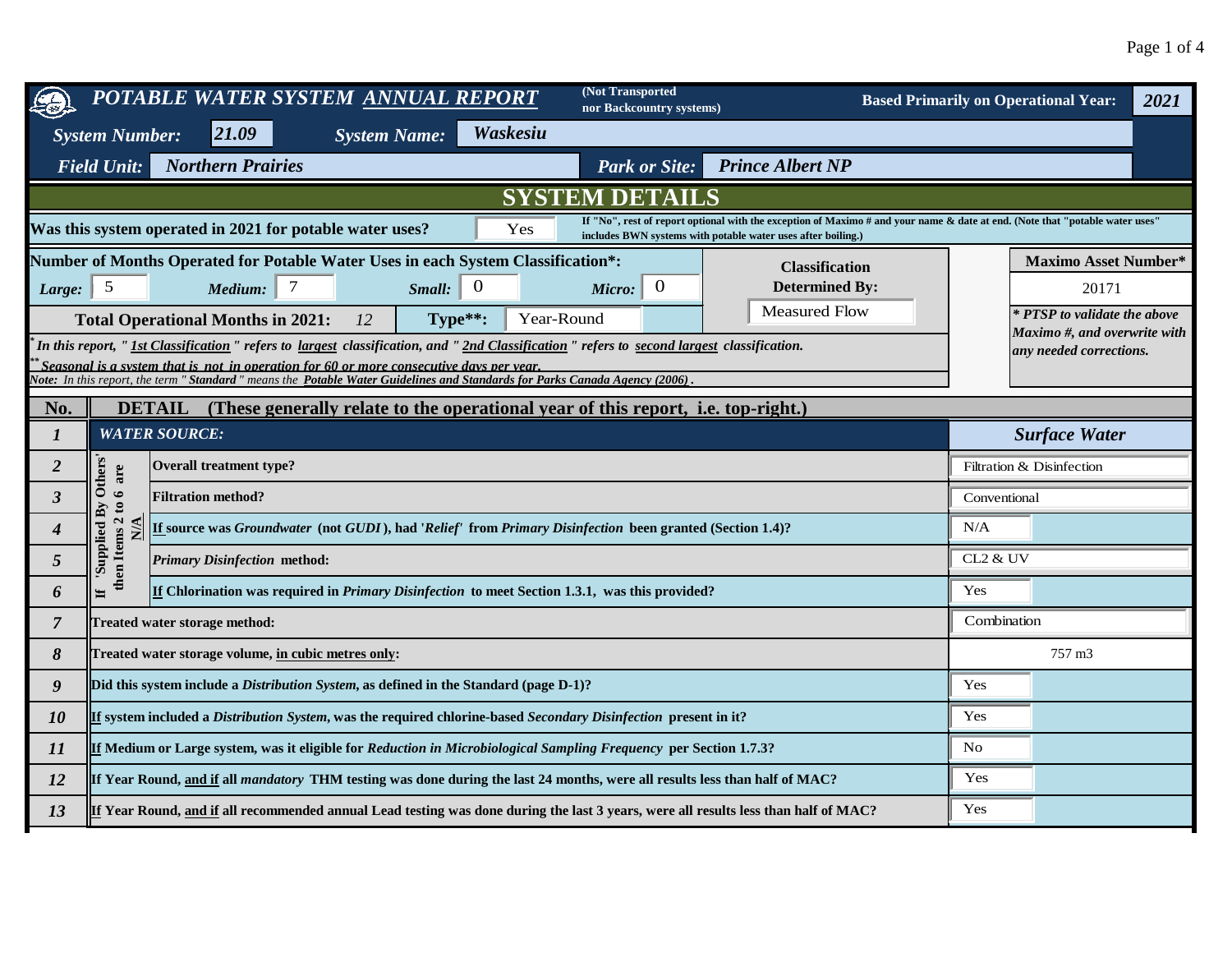| <b>SANITARY SURVEY</b>                                                                                                                                                                                                                                                                                                                                                                                                                                                                                         |                                                                  |                                                                                              |                                                       |                                                                                                      |                                     |                   |              |                                            |                   |                                                                                                                                                                                    |                                                        |                           |                                                       |  |
|----------------------------------------------------------------------------------------------------------------------------------------------------------------------------------------------------------------------------------------------------------------------------------------------------------------------------------------------------------------------------------------------------------------------------------------------------------------------------------------------------------------|------------------------------------------------------------------|----------------------------------------------------------------------------------------------|-------------------------------------------------------|------------------------------------------------------------------------------------------------------|-------------------------------------|-------------------|--------------|--------------------------------------------|-------------------|------------------------------------------------------------------------------------------------------------------------------------------------------------------------------------|--------------------------------------------------------|---------------------------|-------------------------------------------------------|--|
|                                                                                                                                                                                                                                                                                                                                                                                                                                                                                                                |                                                                  | <b>Survey Frequency</b><br><b>Required by Standard*</b>                                      |                                                       |                                                                                                      | <b>Last Survey*</b><br>(yyyy-mm-dd) |                   |              | <b>Next Required Survey</b><br>$(yyyy-mm)$ |                   | *Note: If a survey was recently completed but only after<br>the operating year of this report (i.e. top-right), do not<br>insert that date in this box. (If this was non-compliant |                                                        |                           |                                                       |  |
| <b>Sanitary Survey:</b>                                                                                                                                                                                                                                                                                                                                                                                                                                                                                        |                                                                  | 1 every 3 years                                                                              |                                                       |                                                                                                      | 2020-07-19                          |                   | 2023-07      |                                            |                   |                                                                                                                                                                                    | due to being completed after the year it was required, |                           |                                                       |  |
| * Based on 1 <sup>st</sup> System Classification only.                                                                                                                                                                                                                                                                                                                                                                                                                                                         |                                                                  |                                                                                              |                                                       | can note that in Comments below.)                                                                    |                                     |                   |              |                                            |                   |                                                                                                                                                                                    |                                                        |                           |                                                       |  |
|                                                                                                                                                                                                                                                                                                                                                                                                                                                                                                                |                                                                  |                                                                                              |                                                       |                                                                                                      |                                     |                   |              |                                            |                   |                                                                                                                                                                                    |                                                        |                           |                                                       |  |
| <b>OPERATIONAL CHECKS</b>                                                                                                                                                                                                                                                                                                                                                                                                                                                                                      |                                                                  |                                                                                              |                                                       |                                                                                                      |                                     |                   |              |                                            |                   |                                                                                                                                                                                    |                                                        |                           |                                                       |  |
| <b>PARAMETER</b>                                                                                                                                                                                                                                                                                                                                                                                                                                                                                               |                                                                  | <b>Minimum Testing Frequency</b><br><b>Required by Standard</b>                              | <b>Testing Frequency</b><br><b>Actually Performed</b> |                                                                                                      |                                     |                   |              |                                            |                   |                                                                                                                                                                                    |                                                        |                           | Number of<br><b>Exceedances</b><br>(Includes chlorine |  |
|                                                                                                                                                                                                                                                                                                                                                                                                                                                                                                                | 1 <sup>st</sup> Classification                                   | <b>2nd Classification</b>                                                                    |                                                       | <b>1st Classification</b>                                                                            | <b>2nd Classification</b>           |                   |              |                                            |                   |                                                                                                                                                                                    | shortfalls)                                            |                           |                                                       |  |
| <b>Chlorine Residual</b><br>in Treatment Plant*                                                                                                                                                                                                                                                                                                                                                                                                                                                                | 1 every day                                                      | 1 every day                                                                                  | 200                                                   | every                                                                                                | $\langle$ Input $\rangle$           | Continuously      |              | 200                                        | every             | $\langle$ Input $\rangle$                                                                                                                                                          | Continuously                                           |                           |                                                       |  |
| <b>Chlorine Residual</b><br>in Distribution System *                                                                                                                                                                                                                                                                                                                                                                                                                                                           | 11 every week                                                    | 6 every week                                                                                 | 33                                                    | every                                                                                                | $<$ Input $>$                       | week(s)           |              | 33                                         | every             | $<$ Input $>$                                                                                                                                                                      | week(s)                                                |                           | $<$ Input $>$                                         |  |
| <b>Turbidity - Raw Water</b><br>Non-GUDI Groundwater**)                                                                                                                                                                                                                                                                                                                                                                                                                                                        | N/A                                                              | N/A                                                                                          | $<$ Input $>$                                         | N/A                                                                                                  | $\langle$ Input $\rangle$           | $<$ Select $>$    |              | $\langle$ Input $\rangle$                  | N/A               | $<$ Input $>$                                                                                                                                                                      | $<$ Select $>$                                         |                           | $<$ Input $>$                                         |  |
| Turbidity-Treated/Provided<br>Water (Surface/GUDI**)                                                                                                                                                                                                                                                                                                                                                                                                                                                           | Continuously                                                     | 1 every day                                                                                  |                                                       | Continuously<br>$\langle$ Input $\rangle$ every<br>$<$ Input $>$<br>$\langle$ Input $\rangle$  every |                                     | $<$ Input $>$     | Continuously |                                            | $<$ Input $>$     |                                                                                                                                                                                    |                                                        |                           |                                                       |  |
| * Chlorine Residual testing reported in this table excludes the additional Chlorine Residual testing that is required with Microbiological Sampling.<br>** For non-GUDI Groundwater systems with filtration (such as due to high turbidity from aquifer): In addition to the mandatory turbidity testing of the Raw Water, ensure you also report on any<br>'Actually Performed' (i.e. in the orange section) testing of 'Turbidity-Treated/Provided Water' (i.e. post-filtration, to validate effectiveness.) |                                                                  |                                                                                              |                                                       |                                                                                                      |                                     |                   |              |                                            |                   |                                                                                                                                                                                    |                                                        |                           |                                                       |  |
|                                                                                                                                                                                                                                                                                                                                                                                                                                                                                                                |                                                                  |                                                                                              |                                                       |                                                                                                      |                                     |                   |              |                                            |                   |                                                                                                                                                                                    |                                                        |                           |                                                       |  |
| <b>MICROBIOLOGICAL SAMPLING (Both E.coli and Total Coliforms)</b>                                                                                                                                                                                                                                                                                                                                                                                                                                              |                                                                  |                                                                                              |                                                       |                                                                                                      |                                     |                   |              |                                            |                   |                                                                                                                                                                                    |                                                        |                           |                                                       |  |
| <b>SAMPLING</b>                                                                                                                                                                                                                                                                                                                                                                                                                                                                                                | <b>Minimum Sampling Frequency</b><br><b>Required by Standard</b> | <b>Sampling Frequency Actually Performed</b><br>(for both <i>E.coli</i> and Total Coliforms) |                                                       |                                                                                                      |                                     |                   |              |                                            |                   |                                                                                                                                                                                    | Number of<br><b>Exceedances</b>                        |                           |                                                       |  |
| <b>LOCATION</b>                                                                                                                                                                                                                                                                                                                                                                                                                                                                                                | 1 <sup>st</sup> Classification                                   | $2nd$ Classification                                                                         | <b>1st Classification</b>                             |                                                                                                      |                                     |                   |              |                                            |                   | <b>2nd Classification</b>                                                                                                                                                          |                                                        |                           |                                                       |  |
| <b>Raw Water</b><br><b>Non-GUDI Groundwater)</b>                                                                                                                                                                                                                                                                                                                                                                                                                                                               | N/A                                                              | N/A                                                                                          | $<$ Input $>$                                         | <select></select>                                                                                    | $<$ Input $>$                       | <select></select> |              | $<$ Input $>$                              | <select></select> | $<$ Input $>$                                                                                                                                                                      | $<$ Select $>$                                         | Ecali                     | Coliforms<br>Total                                    |  |
| <b>Treated / Provided Water (see</b><br>also * and ** below)                                                                                                                                                                                                                                                                                                                                                                                                                                                   | every week                                                       | 2 every week                                                                                 | 96                                                    | every                                                                                                | $\langle$ Input $\rangle$           | <select></select> |              | 96                                         | every             | $\langle$ Input $\rangle$                                                                                                                                                          | <select></select>                                      | $\langle$ Input $\rangle$ | 4                                                     |  |
| For systems with a Distribution System, did at least 50% of the 'Treated/Distributed Water' samples come from system extremities?<br>$\blacktriangledown$<br>Yes                                                                                                                                                                                                                                                                                                                                               |                                                                  |                                                                                              |                                                       |                                                                                                      |                                     |                   |              |                                            |                   |                                                                                                                                                                                    |                                                        |                           |                                                       |  |
| <select><br/>** For Micro Groundwater systems on Relief, total annual number of samples:<br/><b>Required by Std:</b><br/><b>Actually Taken:</b></select>                                                                                                                                                                                                                                                                                                                                                       |                                                                  |                                                                                              |                                                       |                                                                                                      |                                     |                   |              |                                            |                   |                                                                                                                                                                                    |                                                        |                           |                                                       |  |
|                                                                                                                                                                                                                                                                                                                                                                                                                                                                                                                |                                                                  |                                                                                              |                                                       |                                                                                                      |                                     |                   |              |                                            |                   |                                                                                                                                                                                    |                                                        |                           |                                                       |  |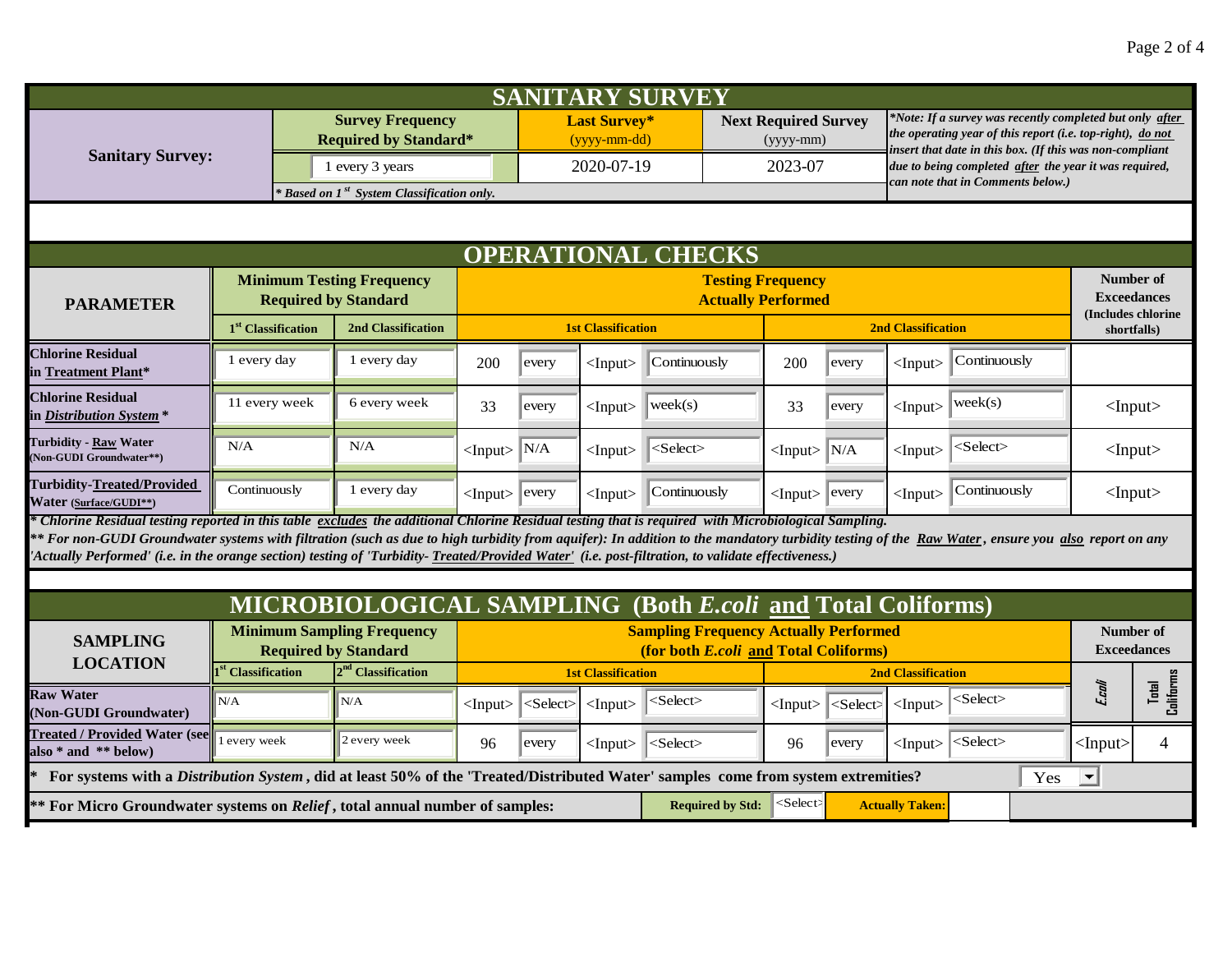|                                                                                                         |                                                              |                                          | <b>CHEMICAL TESTING</b>                               |         |                                                    |  |            |                               |  |  |
|---------------------------------------------------------------------------------------------------------|--------------------------------------------------------------|------------------------------------------|-------------------------------------------------------|---------|----------------------------------------------------|--|------------|-------------------------------|--|--|
|                                                                                                         |                                                              |                                          |                                                       |         |                                                    |  |            |                               |  |  |
| Has the one-time Full Characterization (Tables A, B, C & D)<br>Yes                                      |                                                              |                                          | If "Yes", provide actual date (yyyy-mm-dd):           | 2012-01 |                                                    |  |            |                               |  |  |
| of the Raw water been performed?                                                                        |                                                              | If "No", provide planned date (yyyy-mm): | $<$ Input $>$                                         |         |                                                    |  |            |                               |  |  |
|                                                                                                         |                                                              |                                          |                                                       |         |                                                    |  |            |                               |  |  |
| PERIODIC CHEMICAL TESTING                                                                               |                                                              |                                          | <b>EXCEEDANCES IN CHEMICAL TESTING</b>                |         |                                                    |  |            |                               |  |  |
| <b>PARAMETER</b>                                                                                        | <b>Min. Testing Frequency</b><br><b>Required by Standard</b> | <b>Last Actual Test</b><br>$(yyyy-mm)$   | <b>Next Req'dTest</b><br>$(yyyy-mm)$                  |         | <b>PARAMETER</b><br>(add clarifications if needed) |  | <b>MAC</b> | <b>Actual</b><br><b>Value</b> |  |  |
| Inorganic & Organic (Tables A & B) in<br>the treated/provided water                                     | 1 every year                                                 | 2021-09                                  | 2022-09                                               |         |                                                    |  |            |                               |  |  |
| Lead testing for systems with<br>Distribution System*                                                   | 1 every year                                                 |                                          | 2020-08                                               |         |                                                    |  |            |                               |  |  |
| Even if no distribution, lead testing should be considered, with frequencies/results noted in comments. |                                                              |                                          |                                                       |         |                                                    |  |            |                               |  |  |
| <b>PARAMETER</b>                                                                                        | <b>Min. Testing Frequency</b><br><b>Required by Standard</b> |                                          | <b>Testing Frequency</b><br><b>Actually Performed</b> |         |                                                    |  |            |                               |  |  |
| <b>THM</b> testing for systems with<br><b>Distribution System</b>                                       | 1 every 90 days                                              | $\overline{4}$<br>every                  | year(s)<br>$\mathbf{1}$                               |         |                                                    |  |            |                               |  |  |
| Nitrates & Nitrites in the<br>reated/provided water                                                     | 96<br>every                                                  | $\vert$ year(s)<br>$<$ Input $>$         |                                                       |         |                                                    |  |            |                               |  |  |
|                                                                                                         |                                                              |                                          |                                                       |         |                                                    |  |            |                               |  |  |
|                                                                                                         | <b>IMPROVEMENTS / EQUIPMENT REPLACEMENT / CALIBRATIONS</b>   |                                          |                                                       |         |                                                    |  |            |                               |  |  |
| <b>DATE</b>                                                                                             |                                                              |                                          |                                                       |         |                                                    |  |            |                               |  |  |
| (yyyy-mm-dd)                                                                                            | <b>DESCRIPTION</b>                                           |                                          |                                                       |         |                                                    |  |            | $COST($ \$)                   |  |  |
| 2020-04-19                                                                                              | Equipment calibration and certification                      |                                          |                                                       |         |                                                    |  |            | \$1500                        |  |  |
|                                                                                                         |                                                              |                                          |                                                       |         |                                                    |  |            |                               |  |  |
|                                                                                                         |                                                              |                                          |                                                       |         |                                                    |  |            |                               |  |  |
|                                                                                                         |                                                              |                                          |                                                       |         |                                                    |  |            |                               |  |  |
|                                                                                                         |                                                              |                                          |                                                       |         |                                                    |  |            |                               |  |  |
|                                                                                                         |                                                              |                                          |                                                       |         |                                                    |  |            |                               |  |  |
|                                                                                                         |                                                              |                                          |                                                       |         |                                                    |  |            |                               |  |  |
|                                                                                                         |                                                              |                                          |                                                       |         |                                                    |  |            |                               |  |  |

Page 3 of 4